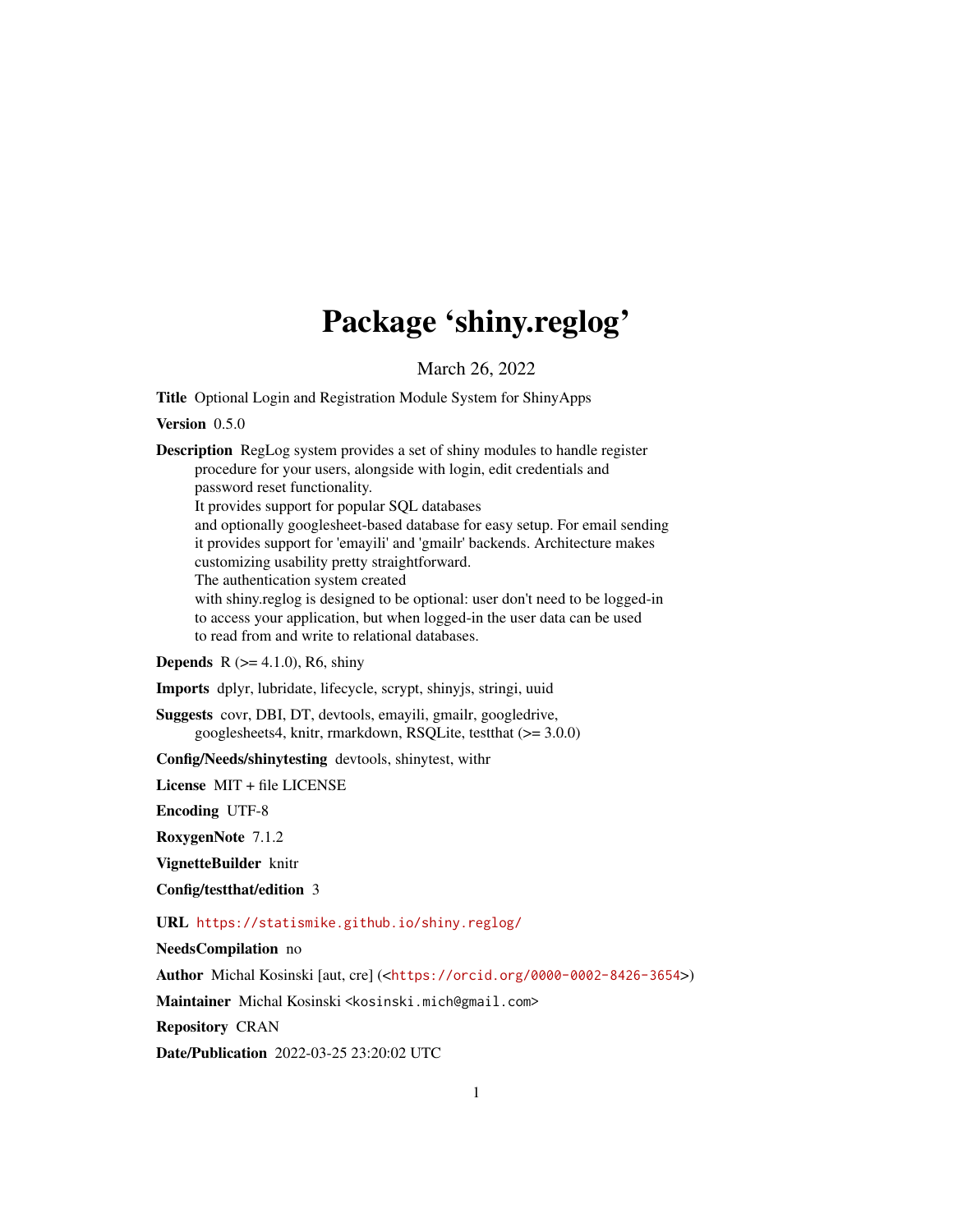# <span id="page-1-0"></span>R topics documented:

| Index |                                                                                                                          |  |
|-------|--------------------------------------------------------------------------------------------------------------------------|--|
|       |                                                                                                                          |  |
|       | $RegLog\_resetPass\_UI \dots \dots \dots \dots \dots \dots \dots \dots \dots \dots \dots \dots \dots \dots \dots \dots$  |  |
|       |                                                                                                                          |  |
|       |                                                                                                                          |  |
|       |                                                                                                                          |  |
|       |                                                                                                                          |  |
|       |                                                                                                                          |  |
|       |                                                                                                                          |  |
|       | $RegLogEmayiliConnector \dots \dots \dots \dots \dots \dots \dots \dots \dots \dots \dots \dots \dots \dots \dots \dots$ |  |
|       |                                                                                                                          |  |
|       |                                                                                                                          |  |
|       | $RegLogConnectorMessage \dots \dots \dots \dots \dots \dots \dots \dots \dots \dots \dots \dots \dots$                   |  |
|       | $RegLogConnector \ldots \ldots \ldots \ldots \ldots \ldots \ldots \ldots \ldots \ldots \ldots \ldots \ldots 7$           |  |
|       |                                                                                                                          |  |
|       |                                                                                                                          |  |
|       |                                                                                                                          |  |
|       |                                                                                                                          |  |

<span id="page-1-1"></span>DBI\_tables\_create *Create RegLog-valid database tables with DBI*

# Description

Create RegLog-valid database tables with DBI

# Usage

```
DBI_tables_create(
 conn,
 account_name = "account",
 reset_code_name = "reset_code",
 use_log = FALSE,
 log_name = "logs",user_data = NULL,
 hash_passwords = FALSE,
 verbose = TRUE
)
```
# Arguments

| conn         | DBI connection object                                                                               |
|--------------|-----------------------------------------------------------------------------------------------------|
| account name | Name of the table for storing user accounts credentials. Defaults to 'account'.<br>Mandatory table. |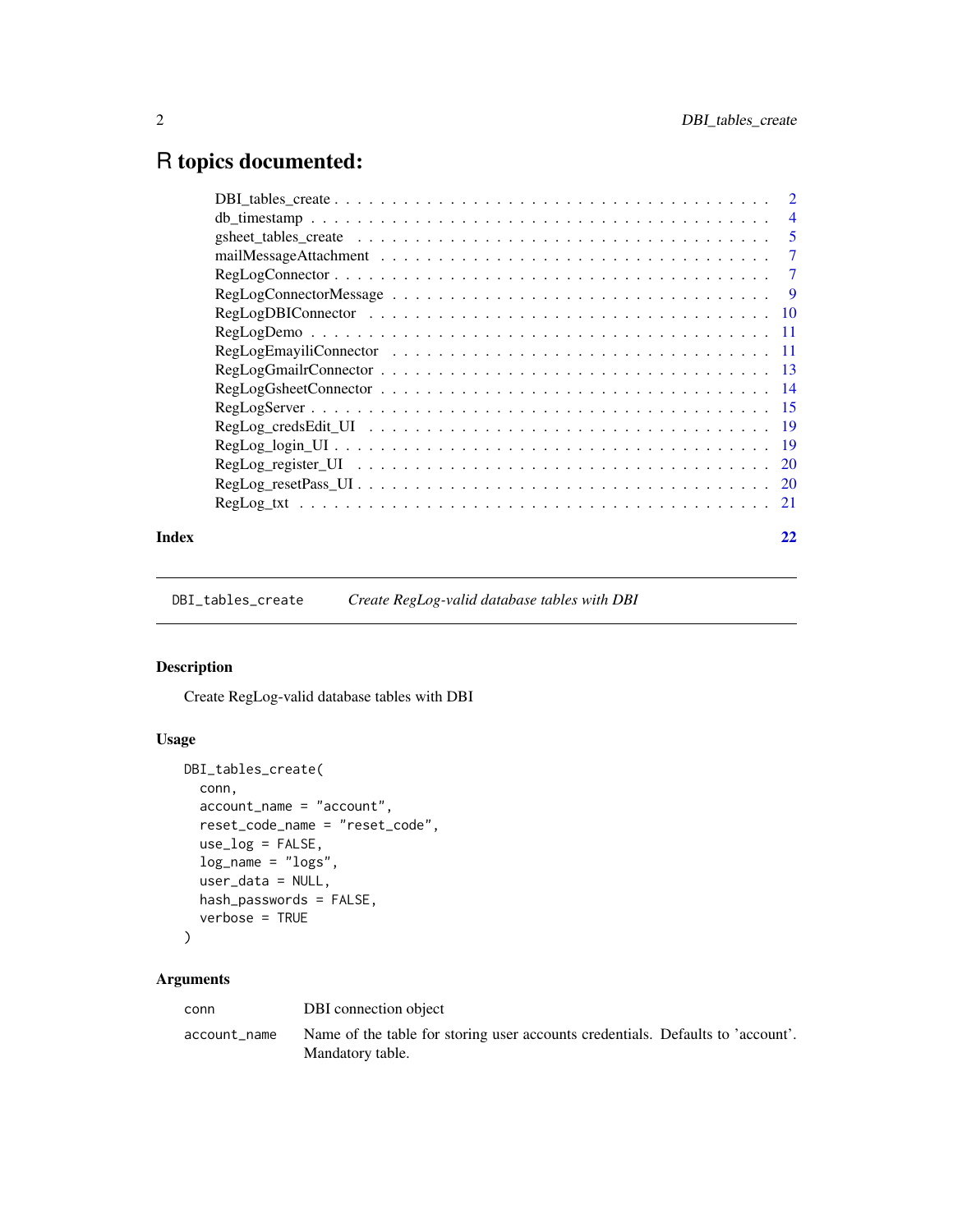| reset_code_name |                                                                                                                                                                                                                                                                    |
|-----------------|--------------------------------------------------------------------------------------------------------------------------------------------------------------------------------------------------------------------------------------------------------------------|
|                 | Name of the table for storing generated password reset codes. Defaults to 're-<br>set_code'. Mandatory table.                                                                                                                                                      |
| use_log         | Should the table for keeping RegLogServer logs be also created? Defaults to<br><b>FALSE</b>                                                                                                                                                                        |
| $log_name$      | Name of the table for storing logs from RegLogServer object. Used only if<br>$use_log = TRUE$ . Defaults to logs                                                                                                                                                   |
| user_data       | If you wish to import existing user database, you can input data.frame with that<br>table in this argument. It should contain columns: username, password, email.<br>Defaults to NULL.                                                                             |
|                 | hash_passwords If you are importing table of users upon tables creation, you can also specify<br>if the password should be hashed using scrypt:: hashPassword. Defaults to<br>FALSE. If you have unhashed passwords in imported table, set this option to<br>TRUE. |
| verbose         | Boolean specific if the actions made by function should be printed back to the<br>console. Defaults to TRUE.                                                                                                                                                       |

# Details

Currently, the function is tested and working correctly for SQLite, MySQL, MariaDB and PostrgreSQL databases. If you want to use another DBI-supported database, you need to create tables in other ways.

Created tables should have following structure:

- account (default name)
	- id: integer, primary key, auto-increment
	- username: varchar(255), NOT NULL, unique
	- password: varchar(255), NOT NULL
	- email: varchar(255), NOT NULL, unique
	- create\_time: datetime, NOT NULL
	- update\_time: datetime, NOT NULL
- reset\_code (default name)
	- id: integer, primary key, auto-increment
	- user\_id: integer, NOT NULL
	- reset\_code: varchar(10), NOT NULL
	- used: tinyint, NOT NULL
	- create\_time: datetime, NOT NULL
	- update\_time: datetime, NOT NULL
- logs (default name, optional)
	- id: integer, primary key, auto-increment
	- time: datetime, NOT NULL
	- session: varchar(255), NOT NULL
	- direction: varchar(255), NOT NULL
	- type: varchar(255), NOT NULL
	- note: varchar(255)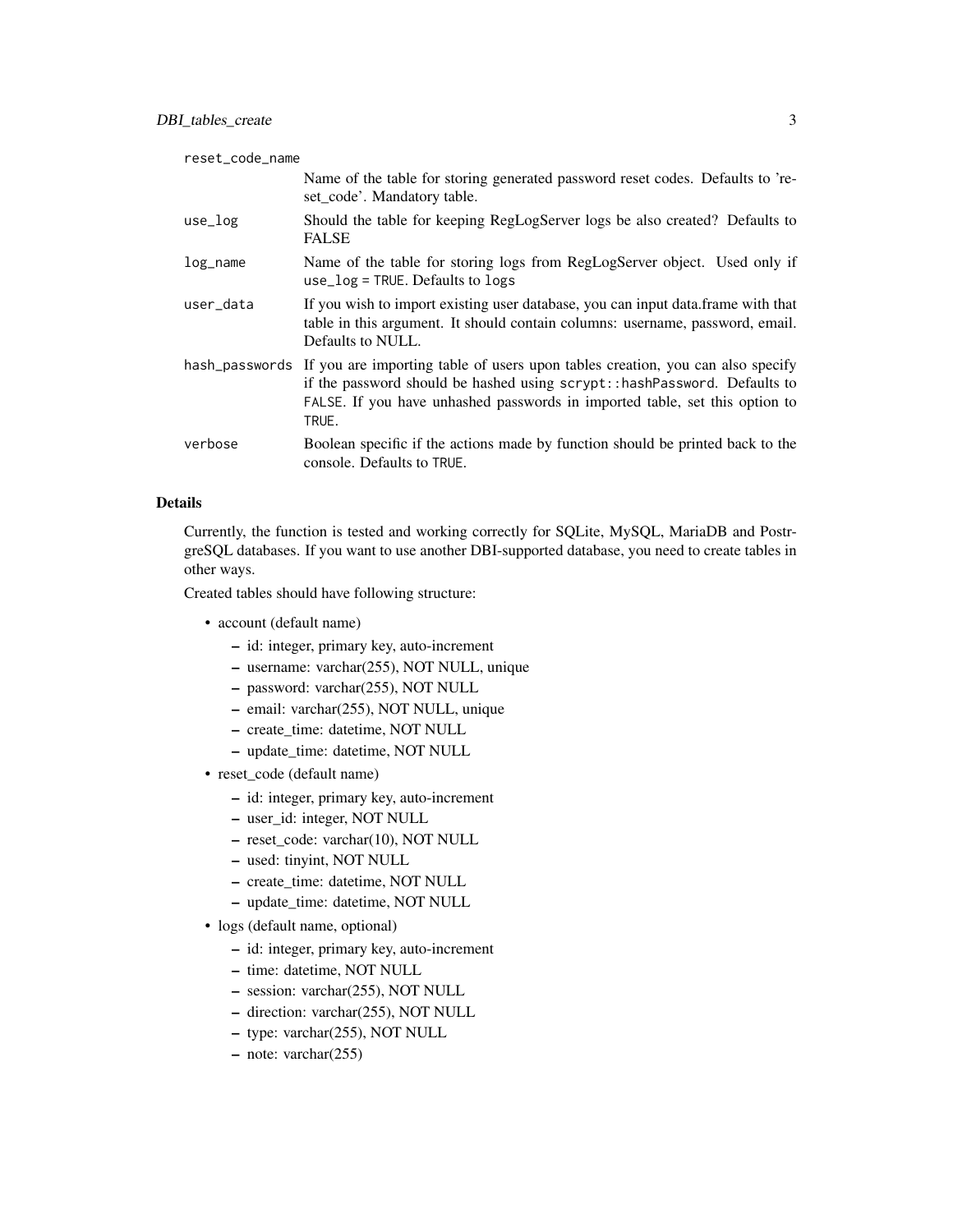#### <span id="page-3-0"></span>Value

List with results of the creation

#### See Also

Other RegLog databases: [gsheet\\_tables\\_create\(](#page-4-1))

#### Examples

```
library(shiny.reglog)
```

```
# create a tenporary SQLite database
conn <- DBI::dbConnect(
  RSQLite::SQLite(),
  dbname = ":memory:"
)
# mockup user data
user_data <-
  data.frame(username = c("Whatever", "Hanuka", "Helsinki", "How_come"),
             password = c("&f5*MSYj^niDt=V'3.[dyEX.C/", "%}&B[fs\\}5PKE@,*+V\\tx9\"at]",
                    "35z*ofW\\'G_8,@vCC`]~?e$Jm%", "s:;r_eLn?-D6;oA-=\"^R(-Ew<x"),
         email = c("what@mil.com", "hehe@soso.so", "nider@what.no", "crazzz@simpsy.com"))
# create the tables and input the data (hashing the passwords in the process)
DBI_tables_create(conn = conn,
                  user_data = user_data,
                  hash_passwords = TRUE,
                  verbose = FALSE)
# check generater tables
DBI::dbListTables(conn = conn)
# check the "user" table for user data
DBI::dbReadTable(conn = conn,
                 "account")
# disconnect
DBI::dbDisconnect(conn = conn)
```
db\_timestamp *function to create standardized timestamp*

#### Description

function to create standardized timestamp

#### Usage

db\_timestamp()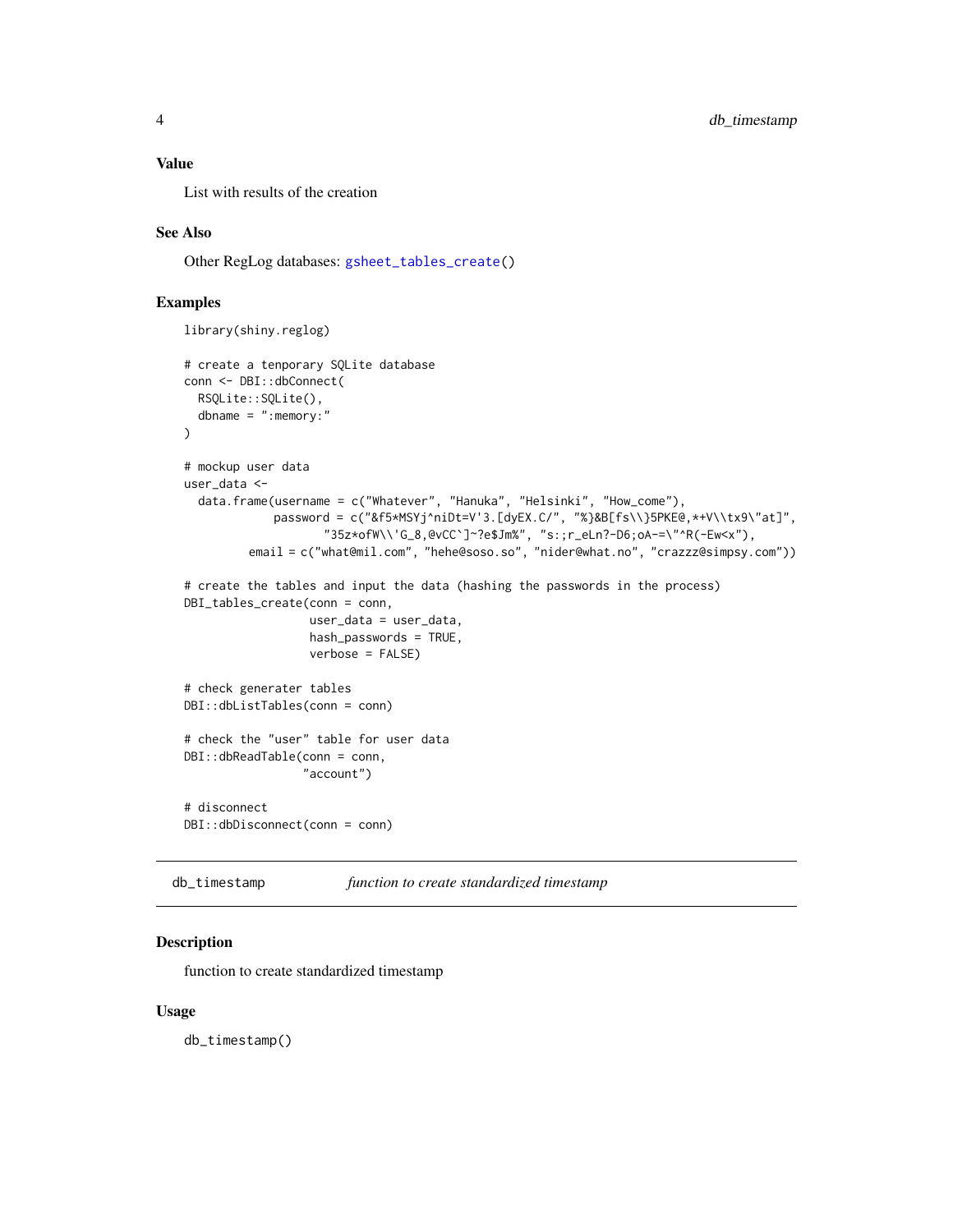<span id="page-4-1"></span><span id="page-4-0"></span>gsheet\_tables\_create *Create RegLog-valid database tables with googlesheets4*

# Description

Create RegLog-valid database tables with googlesheets4

# Usage

```
gsheet_tables_create(
 account_name = "account",
  reset_code_name = "reset_code",
 use_log = FALSE,
 log_name = "logs",user_data = NULL,
 hash_passwords = FALSE,
  gsheet_ss = NULL,
 gsheet_name = NULL,
  verbose = TRUE
)
```
# Arguments

| account_name    | Name of the sheet for storing user accounts credentials. Defaults to 'account'.<br>Mandatory spreadsheet.                                                                                                                                                          |
|-----------------|--------------------------------------------------------------------------------------------------------------------------------------------------------------------------------------------------------------------------------------------------------------------|
| reset_code_name |                                                                                                                                                                                                                                                                    |
|                 | Name of the sheet for storing generated password reset codes. Defaults to 're-<br>set_code'. Mandatory table.                                                                                                                                                      |
| use_log         | Should the sheet for keeping RegLogServer logs be also created? Defaults to<br><b>FALSE</b>                                                                                                                                                                        |
| log_name        | Name of the sheet for storing logs from RegLogServer object. Used only if<br>use_log = TRUE. Defaults to logs                                                                                                                                                      |
| user_data       | If you wish to import existing user database, you can input data.frame with that<br>table in this argument. It should contain columns: username, password, email.<br>Defaults to NULL.                                                                             |
|                 | hash_passwords If you are importing table of users upon tables creation, you can also specify<br>if the password should be hashed using scrypt:: hashPassword. Defaults to<br>FALSE. If you have unhashed passwords in imported table, set this option to<br>TRUE. |
| gsheet_ss       | ID of the googlesheet that you want to append created tables to. Defaults to<br>NULL, which means creating new googlesheet.                                                                                                                                        |
| gsheet_name     | If gsheet_ss = NULL and new googlesheet will be generated, you can choose<br>choose its name. If left at default NULL, name will be generated randomly.                                                                                                            |
| verbose         | Boolean specific if the actions made by function should be printed back to the<br>console. Defaults to TRUE. Don't affect googlesheets4 generated messages. To<br>silence them, use options (googlesheets4_quiet = TRUE) in the script before.                     |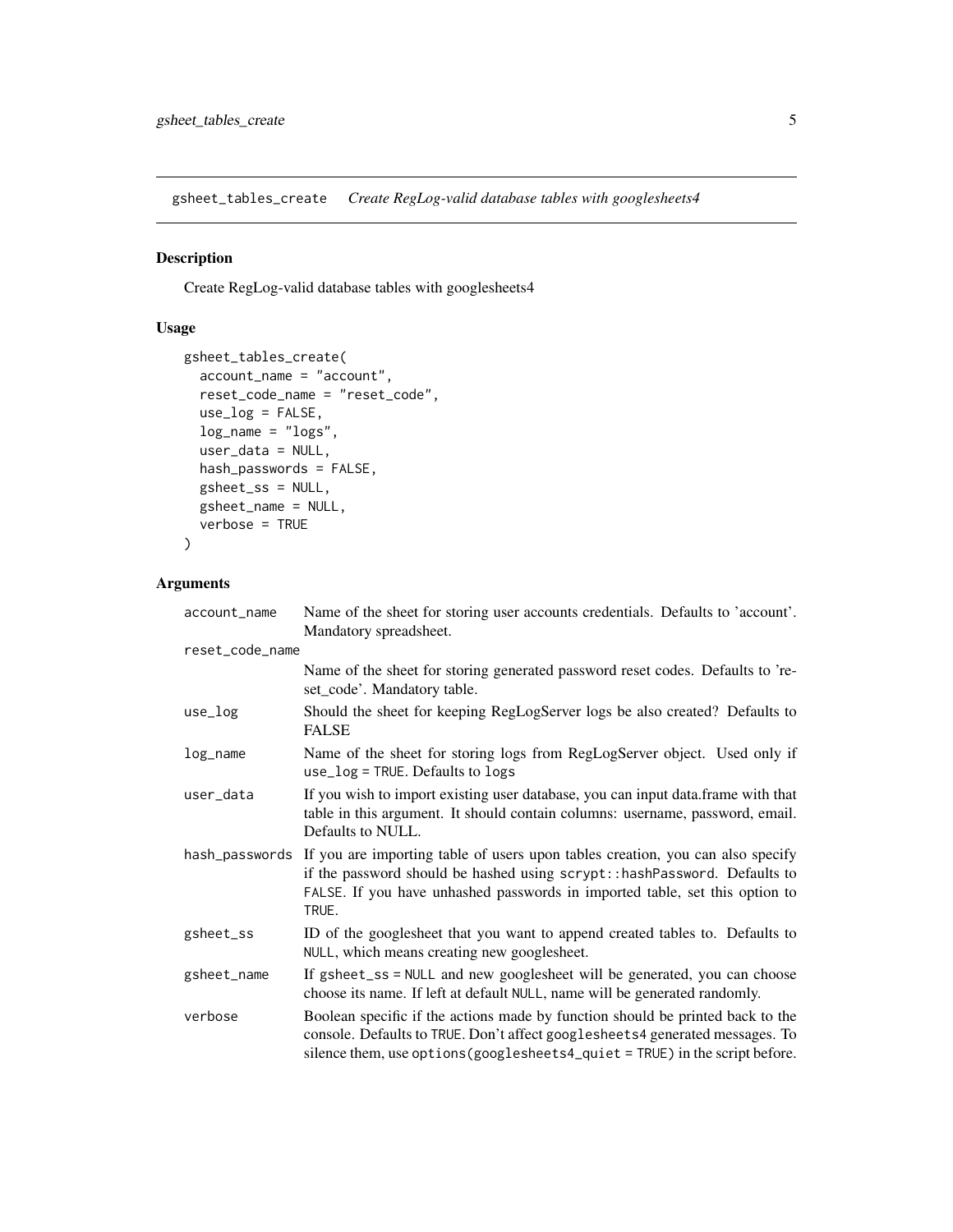# <span id="page-5-0"></span>6 gsheet\_tables\_create

# Details

Created spreadsheets will have following structure:

- account (default name)
	- username: character
	- password: character
	- email: character
	- create\_time: character
	- update\_time: character
- reset\_code (default name)
	- user\_id: numeric
	- reset\_code: character
	- used: numeric
	- create\_time: character
	- update\_time: character
- logs (default name, optional)
	- time: character
	- session: character
	- direction: character
	- type: character
	- note: character

#### Value

ID of the googlesheet

# See Also

Other RegLog databases: [DBI\\_tables\\_create\(](#page-1-1))

#### Examples

```
if (googlesheets4::gs4_has_token()) {
 library(shiny.reglog)
 # mockup user data
 user_data <-
    data.frame(username = c("Whatever", "Hanuka", "Helsinki", "How_come"),
             password = c("&f5*MSYj^niDt=V'3.[dyEX.C/", "%}&B[fs\\}5PKE@,*+V\\tx9\"at]",
                          "35z*ofW\\'G_8,@vCC`]~?e$Jm%", "s:;r_eLn?-D6;oA-=\"^R(-Ew<x"),
          email = c("what@mil.com", "hehe@soso.so", "nider@what.no", "crazzz@simpsy.com"))
 # create the tables and input the data (hashing the passwords in the process)
 id <- gsheet_tables_create(user_data = user_data,
                            hash_passwords = TRUE,
                             verbose = FALSE)
```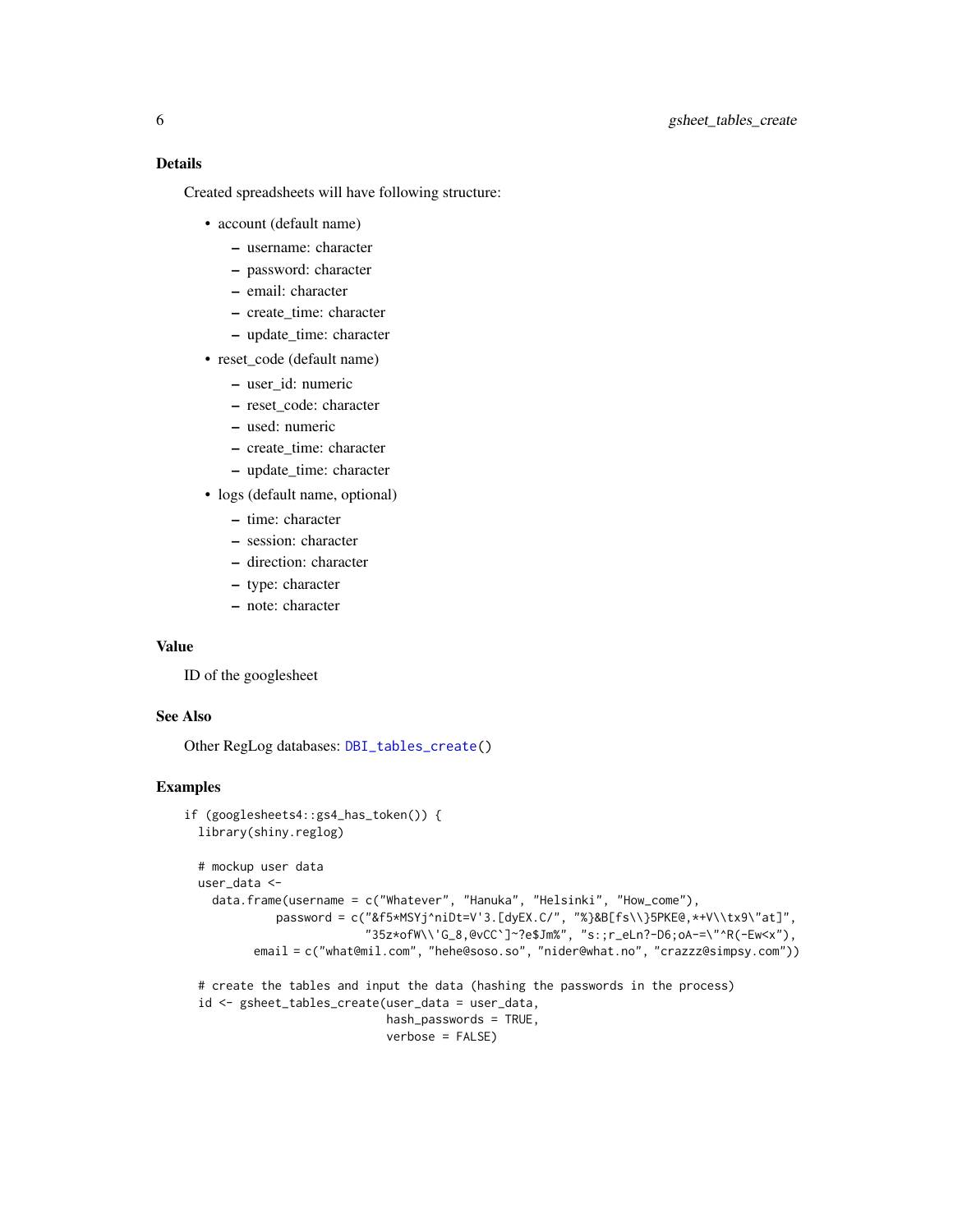# <span id="page-6-0"></span>mailMessageAttachment 7

```
# check generated googlesheet
 googlesheets4::gs4_get(id)
 # check the "account" sheet for credentials data
 googlesheets4::read_sheet(id, "account")
 # remove example googlesheets
 googledrive::drive_trash(id)
}
```
mailMessageAttachment *Mail attachment data to be handled by mailConnector via* custom\_mail *RegLogConnectorMessage*

#### Description

Mail attachment data to be handled by mailConnector via custom\_mail RegLogConnectorMessage

# Usage

```
mailMessageAttachment(filepath, filename = NULL, cid = NULL, filetype = NULL)
```
# Arguments

| filepath | path to the file to be attached                                   |
|----------|-------------------------------------------------------------------|
| filename | name of the file to be used (supported by RegLogEmayiliConnector) |
| cid      | content ID to be used to access in email body                     |
| filetype | mime type of the attached file.                                   |

#### Value

mailMessageAttachment object

RegLogConnector *RegLog connector template*

#### Description

Parent class for all RegLog connectors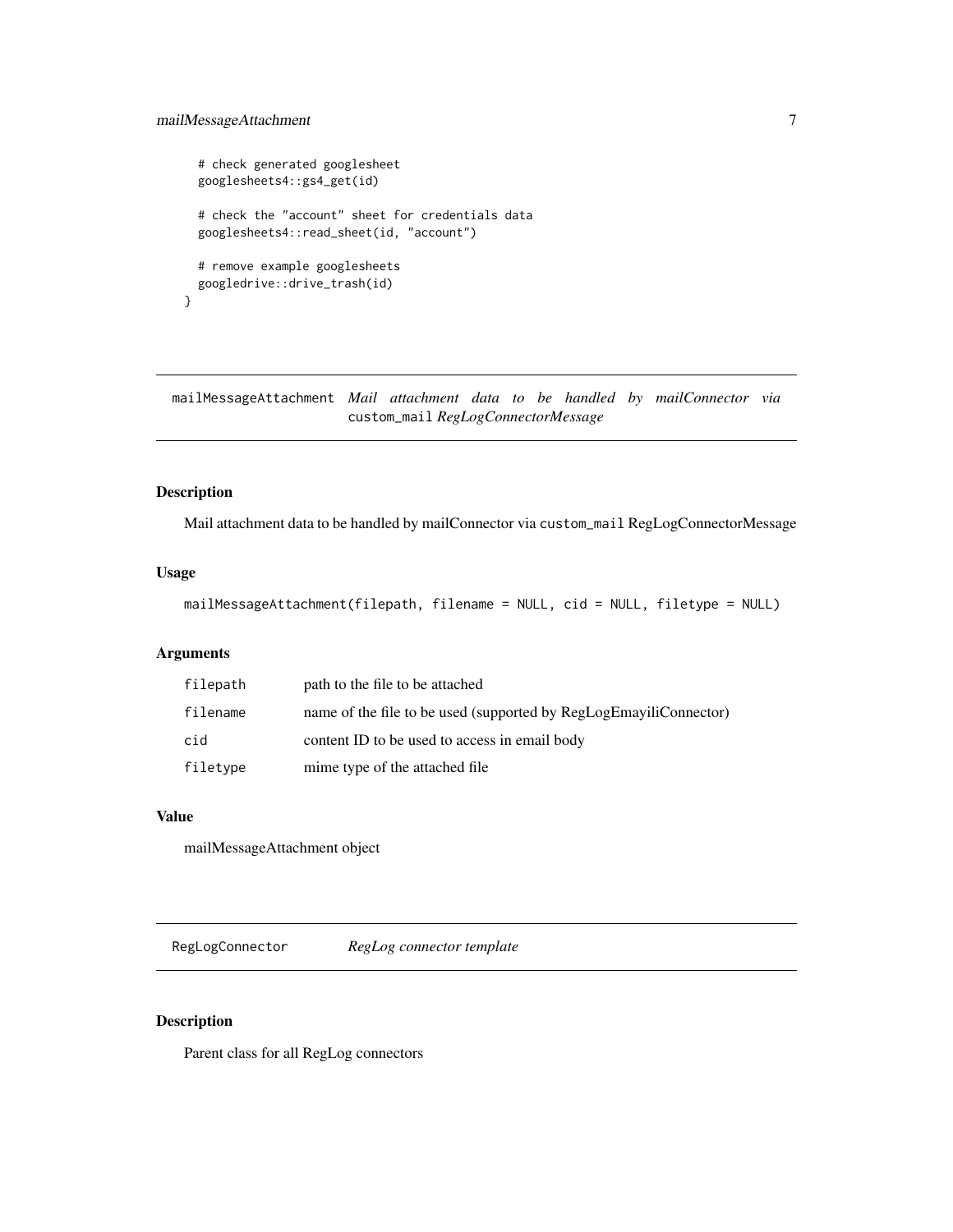#### Public fields

- module\_id character vector specifying the automatically-generated module\_id for listener server module
- listener reactiveVal that the object keeps listening of changes for
- message reactiveVal containing outward message
- log list containing data about received and sent messages by the object
- handlers named list containing functions used to handle different types of RegLogConnectorMessage. Name of the element corresponds to the 'type' that is should handle.

#### **Methods**

#### Public methods:

- [RegLogConnector\\$get\\_logs\(\)](#page-7-0)
- [RegLogConnector\\$new\(\)](#page-7-1)
- [RegLogConnector\\$suspend\(\)](#page-7-2)
- [RegLogConnector\\$resume\(\)](#page-7-3)
- [RegLogConnector\\$clone\(\)](#page-8-1)

<span id="page-7-0"></span>Method get\_logs(): Function to receive all saved logs from the object in the form of single data.frame

#### *Usage:*

RegLogConnector\$get\_logs()

*Details:* You can specify custom handler functions as a named list passed to custom\_handlers arguments during object initialization. Custom handler should take arguments: self and private - relating to the R6 object and message of class RegLogConnectorMessage. It should return return RegLogConnectorMessage object

*Returns:* data.frame

<span id="page-7-1"></span>Method new(): Initialization of the object. Sets up listener reactiveVal and initializes listening server module

*Usage:*

RegLogConnector\$new(custom\_handlers = NULL)

*Arguments:*

custom\_handlers named list of custom handler functions. Custom handler should take arguments: self and private - relating to the R6 object and message of class RegLogConnectorMessage. It should return return RegLogConnectorMessage object.

*Returns:* object of RegLogConnector class

<span id="page-7-2"></span>Method suspend(): Suspend the listening to the changes

*Usage:*

RegLogConnector\$suspend()

<span id="page-7-3"></span>Method resume(): Resume the listening to the changes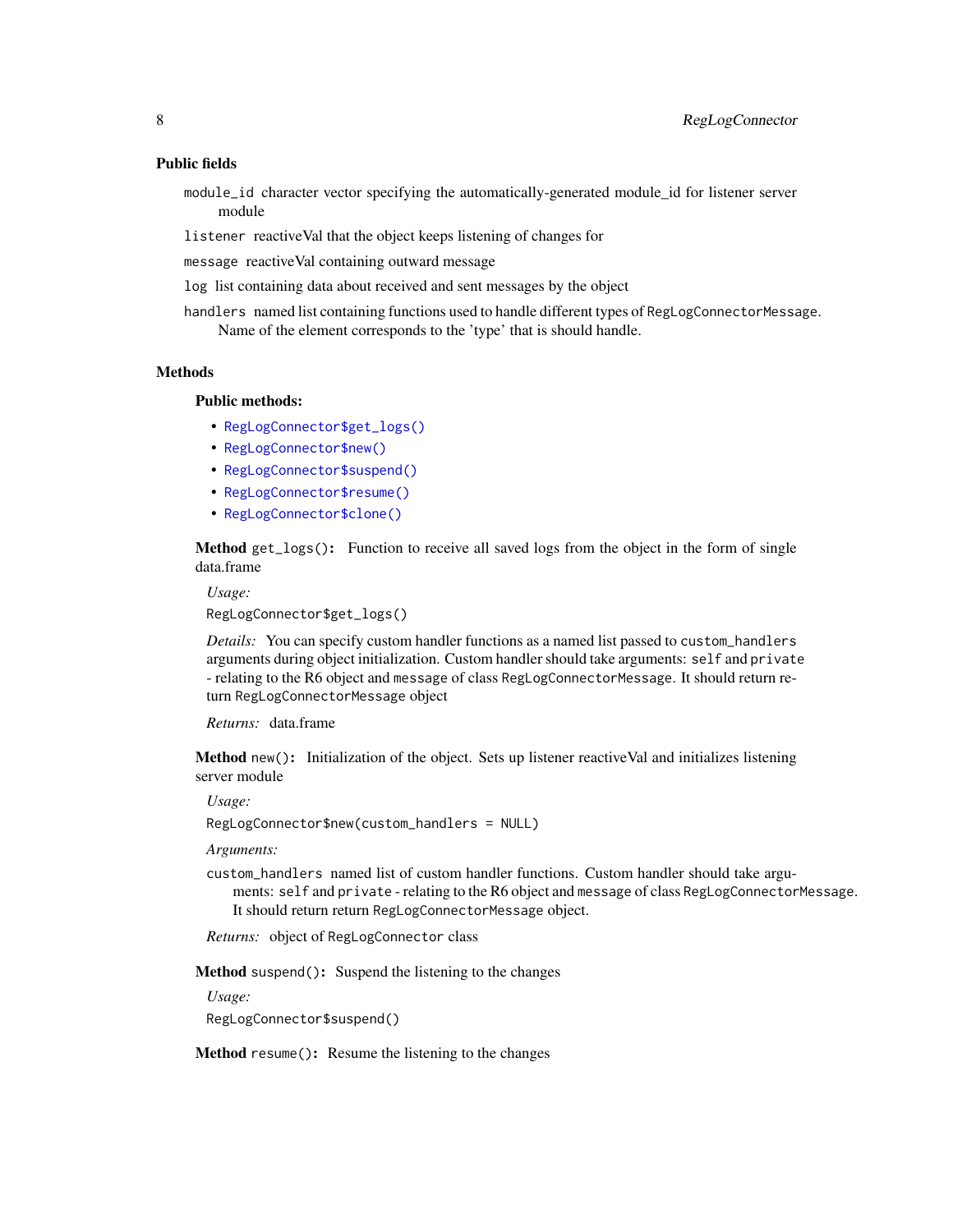# <span id="page-8-0"></span>RegLogConnectorMessage 9

*Usage:* RegLogConnector\$resume()

<span id="page-8-1"></span>Method clone(): The objects of this class are cloneable with this method.

*Usage:* RegLogConnector\$clone(deep = FALSE) *Arguments:* deep Whether to make a deep clone.

RegLogConnectorMessage

*create RegLogConnectorMessage object*

# Description

Create an object of ReglogConnectorMessage class. It is used to send data to objects that inherit their class from RegLogConnector

### Usage

```
RegLogConnectorMessage(type, ..., logcontent = NULL)
```
#### Arguments

| type              | character string declaring the type of message            |
|-------------------|-----------------------------------------------------------|
| $\cdot\cdot\cdot$ | named arguments that will be passed as data               |
| logcontent        | character string. Optional description to save into logs. |

#### Value

object of RegLogConnector class, containing fields:

- *time*: numeric representation of Sys.time()
- *type*: character specifying the type of message
- *data*: list of values that are to be sent alongside the message
- *logcontent*: Character string with information to be saved in logs. Optional.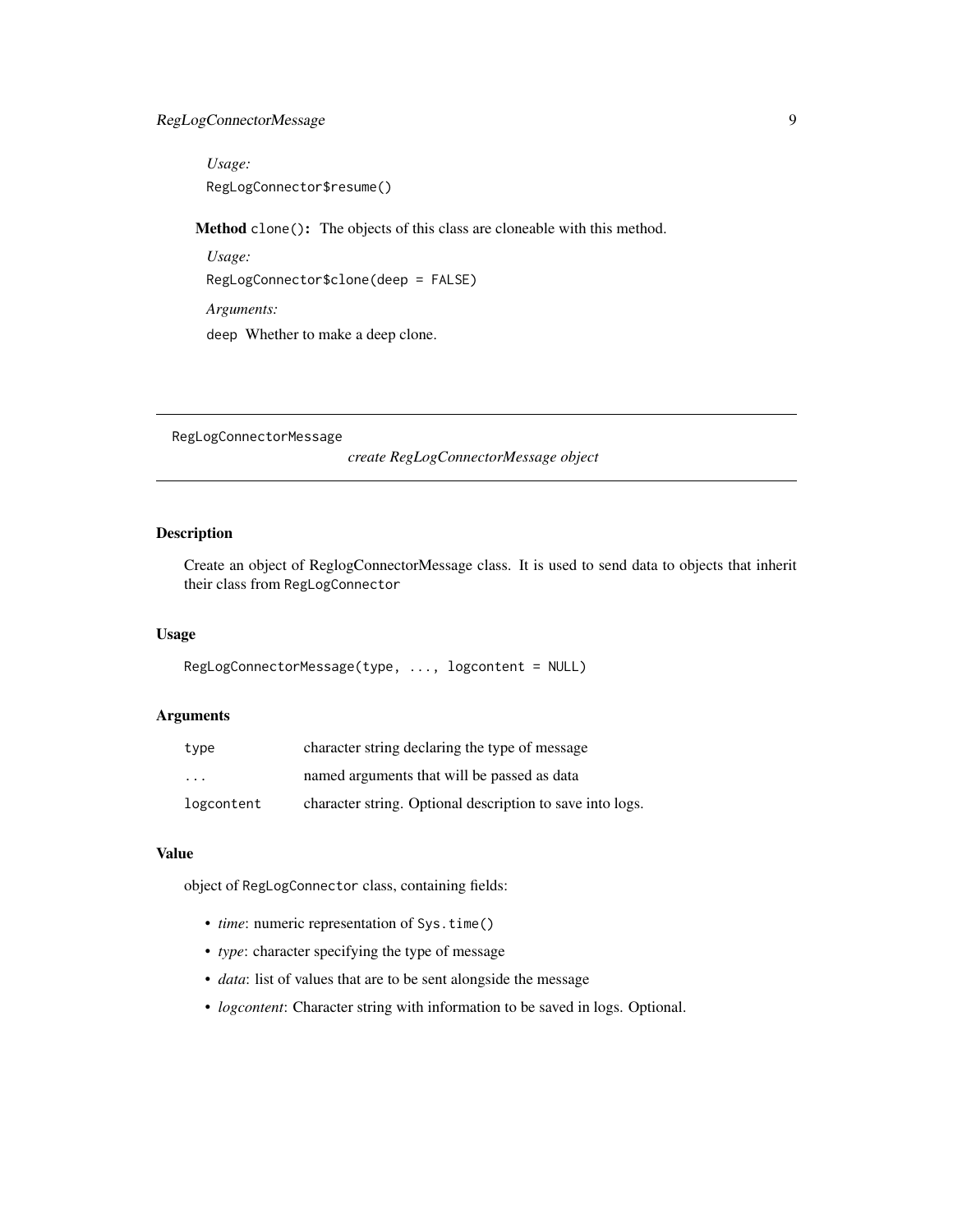<span id="page-9-1"></span><span id="page-9-0"></span>RegLogDBIConnector *Connector to DBI-valid databases*

#### Description

Object of this class handles all connections for the RegLogServer object to the database. It is created to handle DBI compatible drivers. Provides methods than will be used by RegLogServer to get and send data.

#### Super class

[shiny.reglog::RegLogConnector](#page-0-0) -> RegLogDBIConnector

#### Methods

#### Public methods:

- [RegLogDBIConnector\\$new\(\)](#page-7-1)
- [RegLogDBIConnector\\$clone\(\)](#page-8-1)

Method new(): Initialization of the object. Creates initial connection to the database.

```
Usage:
RegLogDBIConnector$new(
 driver,
  ...,
  table_names = c("account", "reset_code", "logs"),
  custom_handlers = NULL
)
```
#### *Arguments:*

driver Call that specifies the driver to be used during all queries

- ... other arguments used in DBI::dbConnect() call
- table\_names character vector. Contains names of the tables in the database: first containing user data, second - reset codes information, third (optional) - logs from the object. For more info check documentation of DBI\_database\_create.
- custom\_handlers named list of custom handler functions. Custom handler should take arguments: self and private - relating to the R6 object and message of class RegLogConnectorMessage. It should return return RegLogConnectorMessage object.

*Returns:* object of RegLogDBIConnector class

Method clone(): The objects of this class are cloneable with this method.

*Usage:*

RegLogDBIConnector\$clone(deep = FALSE)

*Arguments:*

deep Whether to make a deep clone.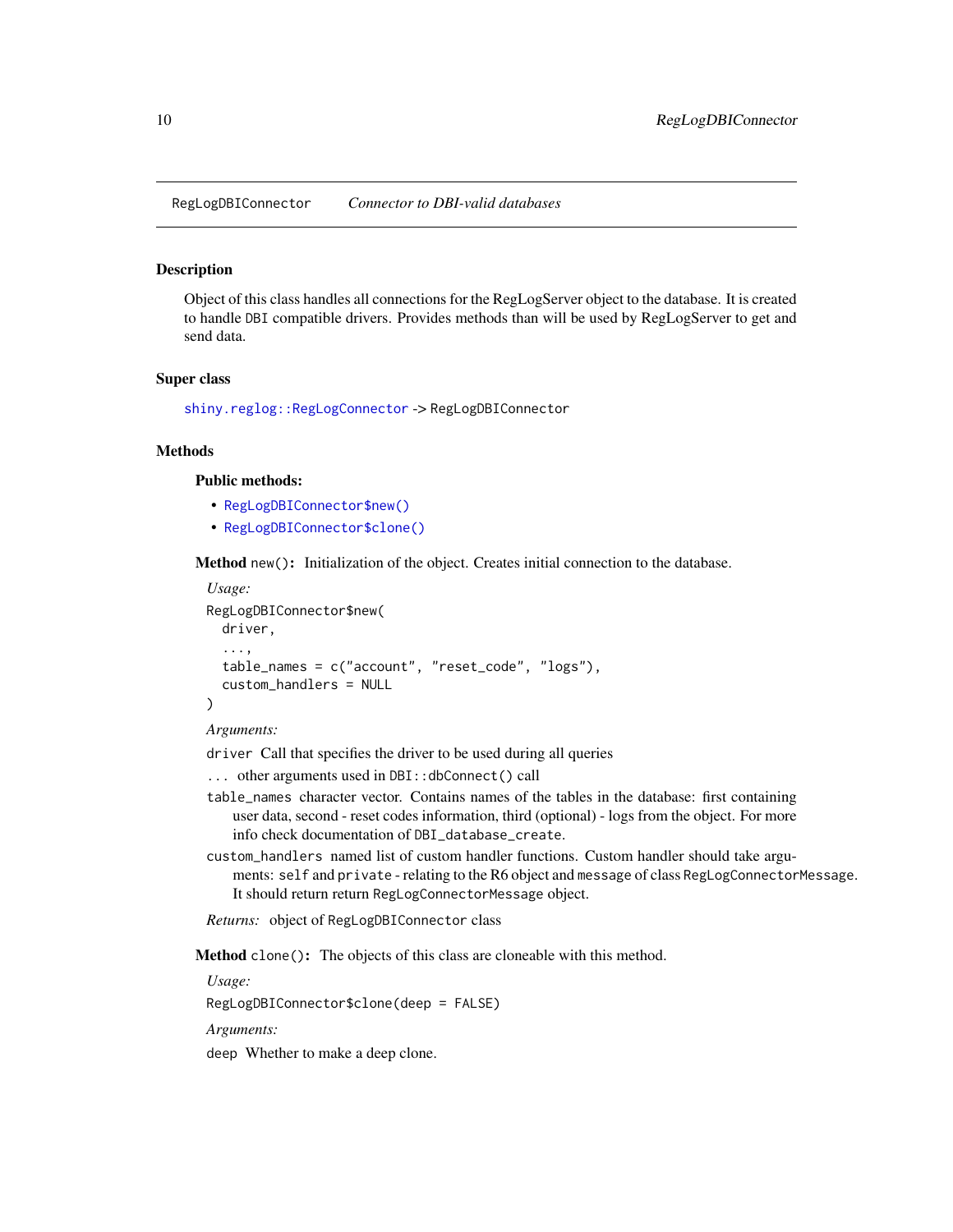# <span id="page-10-0"></span>RegLogDemo 11

#### See Also

Other dbConnectors: [RegLogGsheetConnector](#page-13-1)

RegLogDemo *Demonstration ShinyApp with basic RegLog system*

# Description

You can play a little with RegLogSever functionalities launching this ShinyApp. This demo needs also an installation of 'RSQLite' package to create and menage a temporary database.

#### Usage

RegLogDemo(emayili\_smtp = NULL, emayili\_from = NULL)

#### Arguments

| emavili_smtp | defined emayili smtp server for you e-mail provider. If kept as default NULL,<br>the e-mail sending functionality won't be used. If provided, it will require an |
|--------------|------------------------------------------------------------------------------------------------------------------------------------------------------------------|
|              | installation of 'emayili' package.                                                                                                                               |
| emavili_from | String containing e-mail from which thesending will take place. Used only with<br>'emayili smtp' defined.                                                        |

<span id="page-10-1"></span>RegLogEmayiliConnector

*RegLogConnector for email sending via* emayili *package*

# Description

With the use of this object, RegLogServer can send emails confirming the registration and containing code for password reset procedure.

# Super class

[shiny.reglog::RegLogConnector](#page-0-0) -> RegLogEmayiliConnector

#### Public fields

mails List containing default mail templates to use by default mail handlers for register and password reset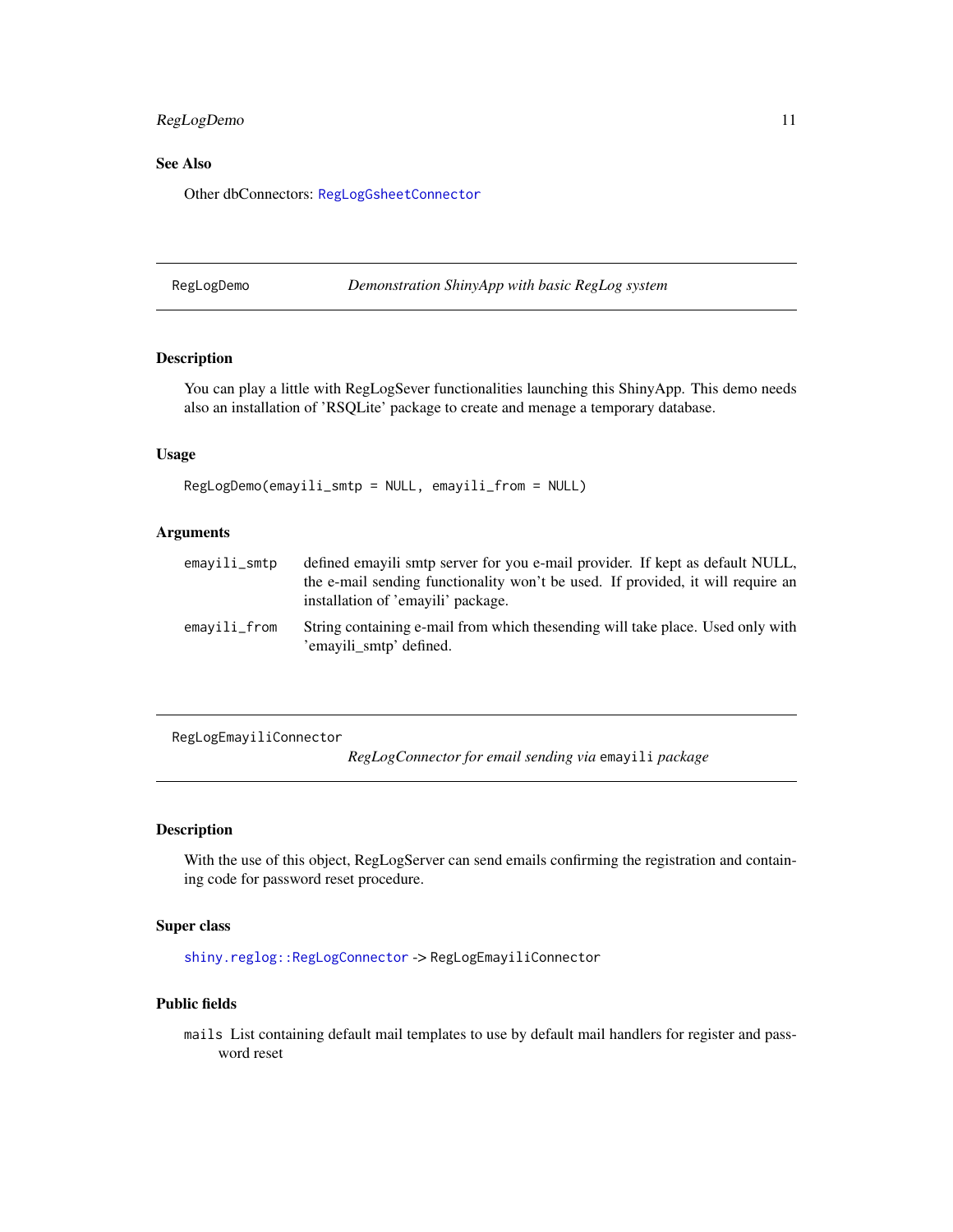# Methods

Public methods:

- [RegLogEmayiliConnector\\$new\(\)](#page-7-1)
- [RegLogEmayiliConnector\\$clone\(\)](#page-8-1)

Method new(): Initialization of the object. Creates smtp server for email sending.

```
Usage:
RegLogEmayiliConnector$new(
 from,
  smtp,
 lang = "en",custom_txts = NULL,
 custom_handlers = NULL,
  custom_mails = NULL
)
```
*Arguments:*

from Character containing content in from of the email.

smtp Object created by emayili::server or all its similiar functions.

lang character specyfiyng which language to use for all texts generated in the UI. Defaults to 'en' for English. Currently 'pl' for Polish is also supported.

custom\_txts named list containing character strings with custom messages. Defaults to NULL, so all built-in strings will be used.

custom\_handlers named list of custom handler functions. Custom handler should take arguments: self and private - relating to the R6 object and message of class RegLogConnectorMessage. It should return return RegLogConnectorMessage object.

custom\_mails named list containing character strings of the same structure as elements in the mails field. Not all elements need to be present.

*Details:* default mails are used by register\_mail and reset\_pass\_mail handlers. To change the mail used by these handlers you can pass character strings to the custom\_mail argument during initialization or append them directly into this list.

They are stored (and should be passed accordingly) in a list of structure:

- register
	- subject
	- body
- resetPass
	- subject
- body
- credsEdit
- subject
- body

Method clone(): The objects of this class are cloneable with this method.

*Usage:*

RegLogEmayiliConnector\$clone(deep = FALSE)

*Arguments:*

deep Whether to make a deep clone.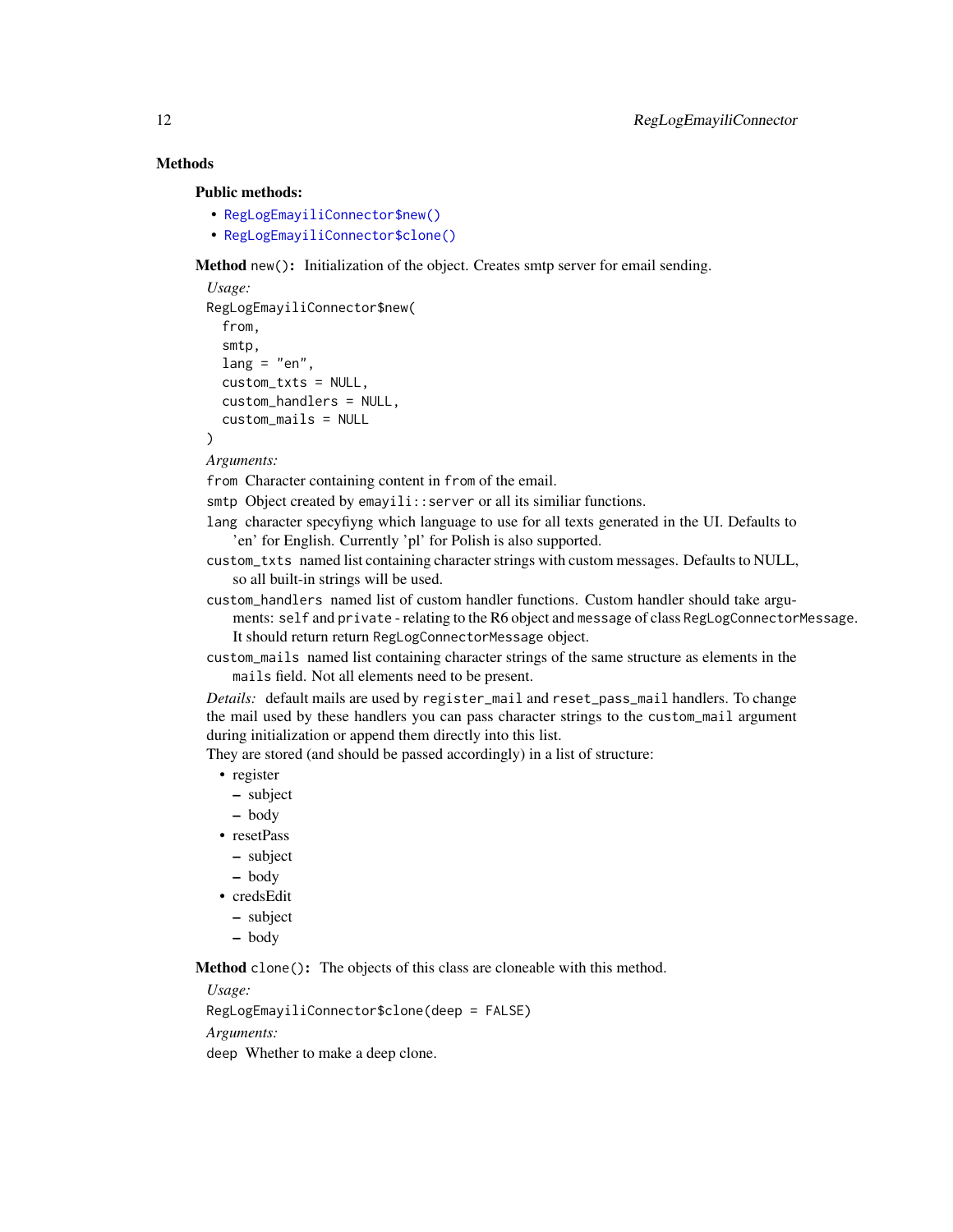# <span id="page-12-0"></span>See Also

Other mailConnectors: [RegLogGmailrConnector](#page-12-1)

<span id="page-12-1"></span>RegLogGmailrConnector *RegLogConnector for email sending via* emayili *package*

#### Description

With the use of this object, RegLogServer can send emails confirming the registration and containing code for password reset procedure.

#### Super class

[shiny.reglog::RegLogConnector](#page-0-0) -> RegLogGmailrConnector

#### Public fields

mails List containing default mail templates to use by default mail handlers for register and password reset

#### **Methods**

#### Public methods:

- [RegLogGmailrConnector\\$new\(\)](#page-7-1)
- [RegLogGmailrConnector\\$clone\(\)](#page-8-1)

Method new(): Initialization of the object. Creates smtp server for email sending.

```
Usage:
RegLogGmailrConnector$new(
  from,
  lang = "en",custom_txts = NULL,
  custom_handlers = NULL,
  custom_mails = NULL
)
```
*Arguments:*

from Character containing content in from of the email.

- lang character specyfiyng which language to use for all texts generated in the UI. Defaults to 'en' for English. Currently 'pl' for Polish is also supported.
- custom\_txts named list containing character strings with custom messages. Defaults to NULL, so all built-in strings will be used.
- custom\_handlers named list of custom handler functions. Custom handler should take arguments: self and private - relating to the R6 object and message of class RegLogConnectorMessage. It should return return RegLogConnectorMessage object.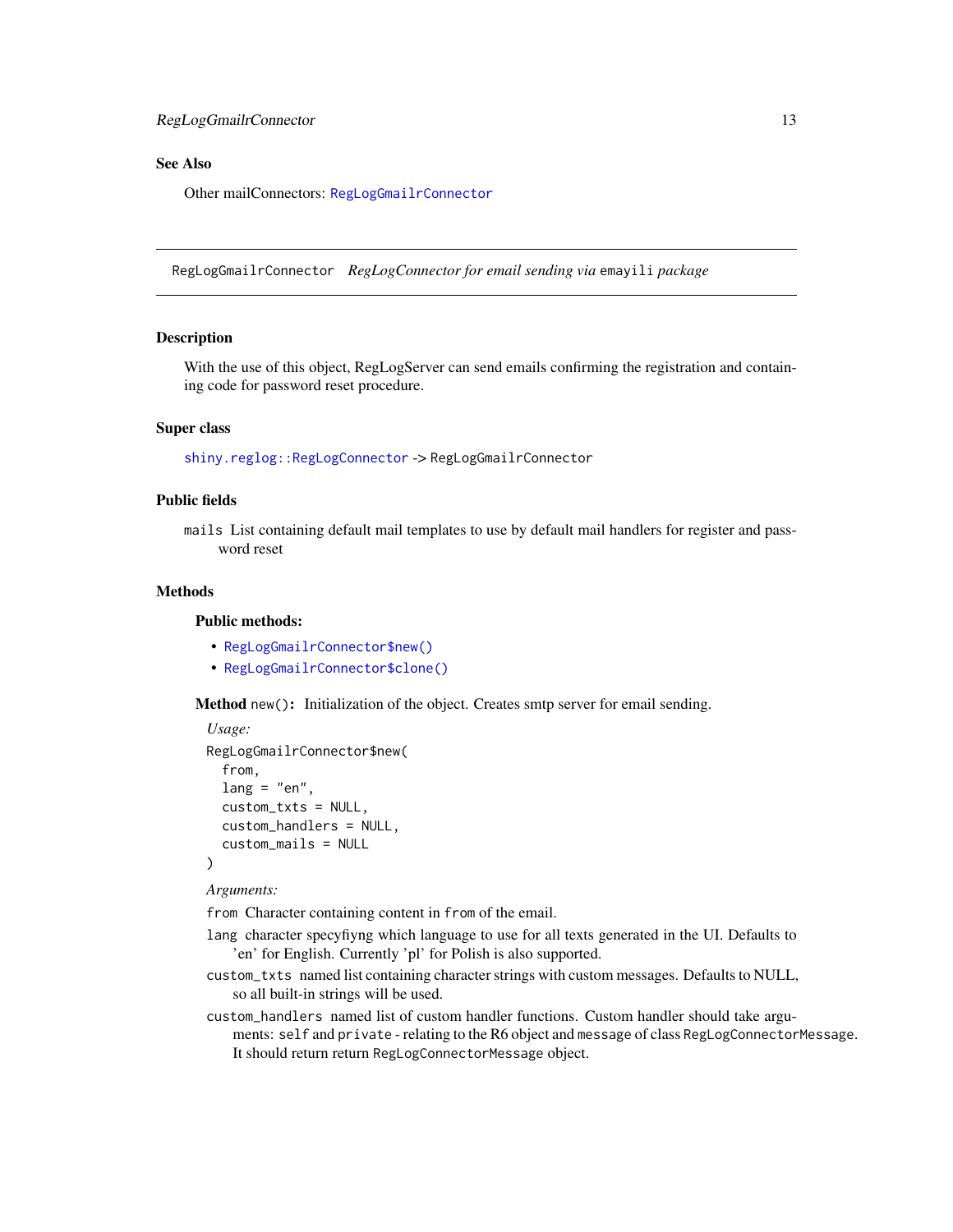<span id="page-13-0"></span>custom\_mails named list containing character strings of the same structure as elements in the mails field. Not all elements need to be present.

*Details:* default mails are used by register\_mail and reset\_pass\_mail handlers. To change the mail used by these handlers you can pass character strings to the custom\_mail argument during initialization or append them directly into this list.

They are stored (and should be passed accordingly) in a list of structure:

- register
	- subject
	- body
- resetPass
	- subject
	- body
- credsEdit
	- subject
	- body

Method clone(): The objects of this class are cloneable with this method.

*Usage:*

```
RegLogGmailrConnector$clone(deep = FALSE)
```
*Arguments:*

deep Whether to make a deep clone.

#### See Also

Other mailConnectors: [RegLogEmayiliConnector](#page-10-1)

<span id="page-13-1"></span>RegLogGsheetConnector *Connector to googlesheet database*

# **Description**

Object of this class handles all connections for the RegLogServer object to the database. It is created to handle googlesheet database. Provides methods than will be used by RegLogServer to get and send data.

# Super class

[shiny.reglog::RegLogConnector](#page-0-0) -> RegLogGsheetConnector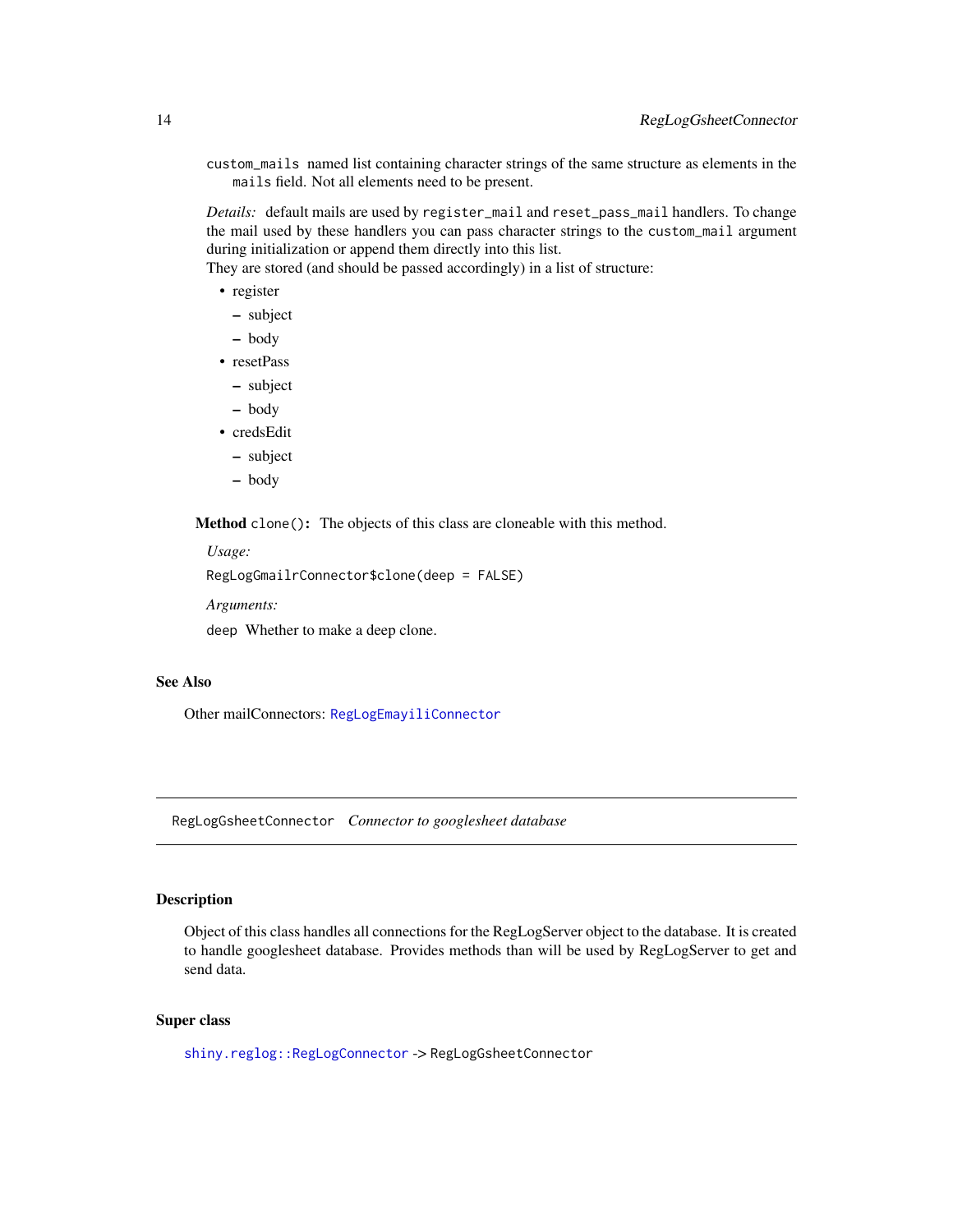# <span id="page-14-0"></span>RegLogServer 15

# **Methods**

#### Public methods:

- [RegLogGsheetConnector\\$new\(\)](#page-7-1)
- [RegLogGsheetConnector\\$clone\(\)](#page-8-1)

Method new(): Initialization of the object. Creates initial connection to the database.

```
Usage:
RegLogGsheetConnector$new(
  gsheet_ss,
  gsheet_sheetnames = c("account", "reset_code", "logs"),
  custom_handlers = NULL
)
```
*Arguments:*

gsheet\_ss id of the googlesheet holding database

- gsheet\_sheetnames character vector. Contains names of the sheets in the googlesheet: first containing user data, second - reset codes information, third (optional) - logs from the object. For more info check documentation of gsheet\_database\_create.
- custom\_handlers named list of custom handler functions. Custom handler should take arguments: self and private - relating to the R6 object and message of class RegLogConnectorMessage. It should return RegLogConnectorMessage object.

*Returns:* object of RegLogDBIConnector class

Method clone(): The objects of this class are cloneable with this method.

# *Usage:*

RegLogGsheetConnector\$clone(deep = FALSE)

*Arguments:*

deep Whether to make a deep clone.

# See Also

Other dbConnectors: [RegLogDBIConnector](#page-9-1)

RegLogServer *Login and registration moduleServer*

# **Description**

RegLogServer is an R6 class to use for handling the whole backend of login and registration component of your shinyApp.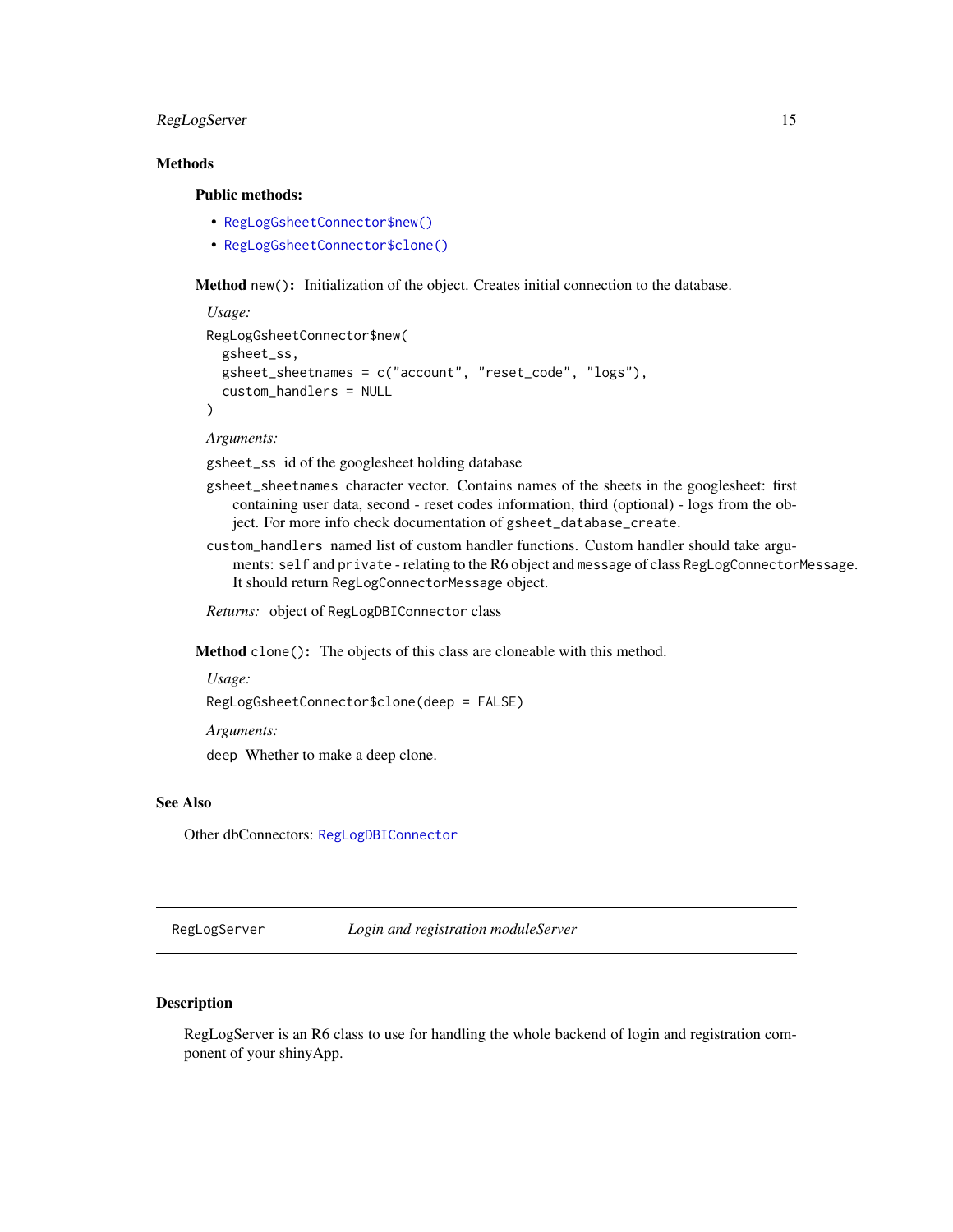#### Public fields

is\_logged reactiveVal containing logical indicating if the user is logged in

- user\_id reactiveVal containing character specifying the logged user name. If the user is not logged in, it will consist of uuid generated with uuid:: UUIDgenerate
- user\_mail reactiveVal cantaining character string specifying the logged user mail. When not logged in, it contains NULL.
- account\_id reactiveVal caintaining integer specifying the logged user account's id number: for SQL database it is equal to the value contained withing id variable. For googlesheets database it is equal to the row number - 1 (the header). If not logged, it contains NULL.
- mail\_message reactiveVal containing most recent RegLogConnectorMessage received from mail-Connector
- message reactiveVal containing most recent RegLogConnectorMessage received from dbConnector or generated by RegLogServer itself.
- module\_id character storing ID for reglog\_system module.
- dbConnector RegLogConnector object used for communication with the database. Build-in children classes are RegLogDBIConnector and RegLogGsheetConnector.
- mailConnector RegLogConnector object used for sending emails. Built-in children classes are RegLogEmayiliConnector and RegLogGmailrConnector.
- log list containing all messages send and received.
- UI\_list\_login reactiveVal holding the tagList of whole login UI.
- UI\_list\_resetPass reactiveVal holding the tagList of whole resetPass UI.
- UI\_list\_credsEdit reactiveVal holding the tagList of whole credentioals edit UI.
- UI\_list\_register reactiveVal holding the tagList of whole register UI.

# **Methods**

#### Public methods:

- [RegLogServer\\$new\(\)](#page-7-1)
- [RegLogServer\\$logout\(\)](#page-16-0)
- [RegLogServer\\$get\\_logs\(\)](#page-7-0)
- [RegLogServer\\$clone\(\)](#page-8-1)

#### Method new(): Initialize 'ReglogServer' moduleServer

```
Usage:
RegLogServer$new(
 dbConnector,
 mailConnector,
 app_name = basename(getwd()),
  app_address = NULL,
 lang = "en",custom_txts = NULL,
 use_modals = TRUE,
 module_id = "login_system"
)
```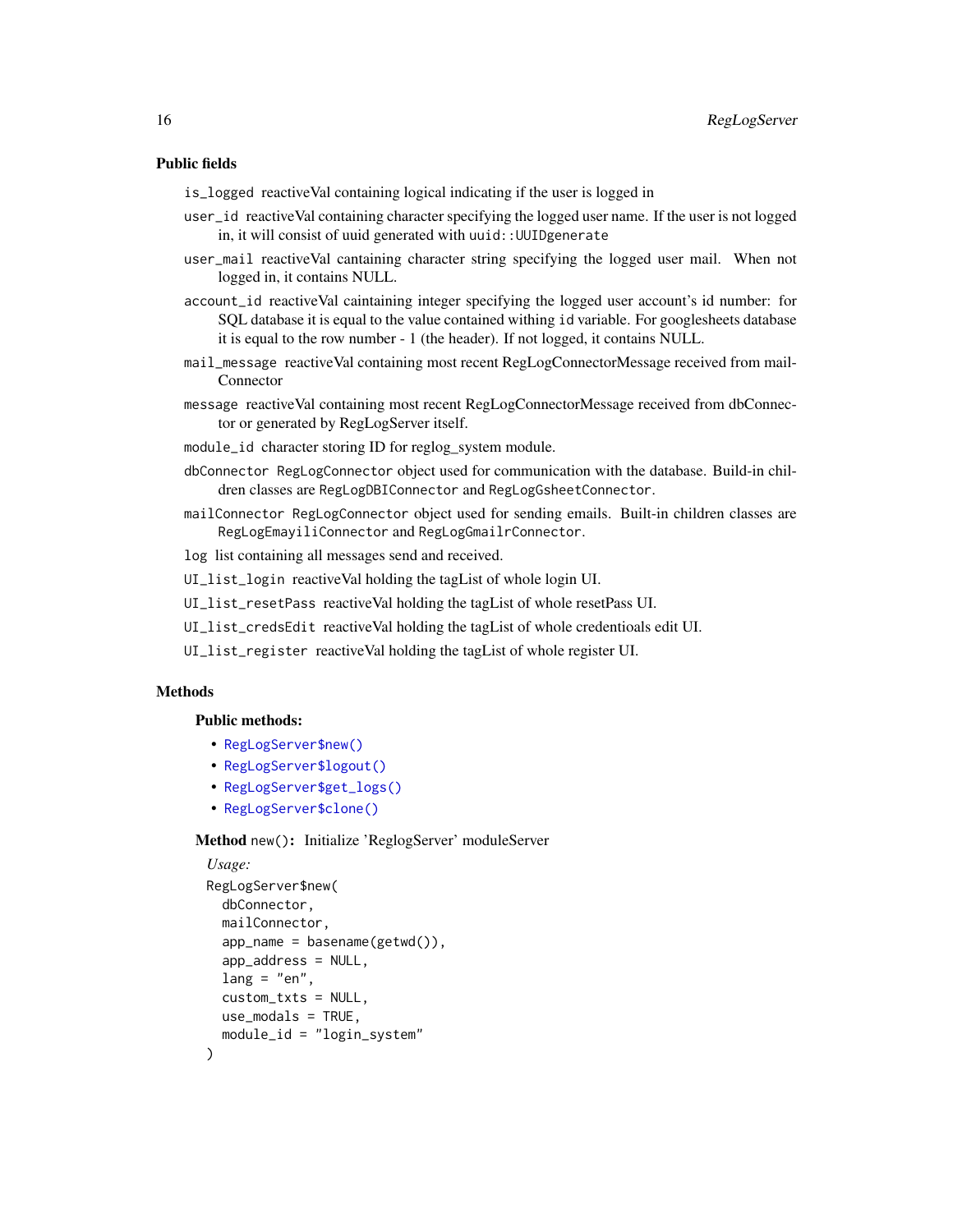#### *Arguments:*

- dbConnector object of class RegLogConnector handling the reads from and writes to database. Two available in the package are RegLogDBIConnector and RegLogGsheetsConnector. See their documentation for more information about usage and creation of custom dbConnectors.
- mailConnector object of class RegLogConnector handling the email sending to the user for register confirmation and password reset. Two available in the package are RegLogEmayiliConnector and RegLogGmailrConnector. See their documentation for more information about usage and creation of custom mailConnectors.
- app\_name Name of the app to refer during correspondence to users. Defaults to the name of working directory.
- app\_address URL to refer to during correspondence to users. If left at NULL, the URL will be parsed from session\$clientData.
- lang character specyfiyng which language to use for all texts generated in the UI. Defaults to 'en' for English. Currently 'pl' for Polish is also supported.
- custom\_txts named list containing character strings with custom messages. Defaults to NULL, so all built-in strings will be used.
- use\_modals either logical indicating if all (TRUE) or none (FALSE) modalDialogs should be shown or character vector indicating which modals should be shown. For more information see details.
- module\_id Character declaring the id of the module. Defaults to 'login\_system'. Recommended to keep it that way, unless it would cause any namespace issues.

<span id="page-16-0"></span>Method logout(): Method logging out logged user

```
Usage:
RegLogServer$logout()
```
Method get\_logs(): Method to receive all saved logs from the object in the form of single data.frame

*Usage:* RegLogServer\$get\_logs() *Returns:* data.frame

Method clone(): The objects of this class are cloneable with this method.

*Usage:*

RegLogServer\$clone(deep = FALSE)

```
Arguments:
```
deep Whether to make a deep clone.

# Examples

# Run only in interactive session #

if (interactive()) {

library(shiny.reglog)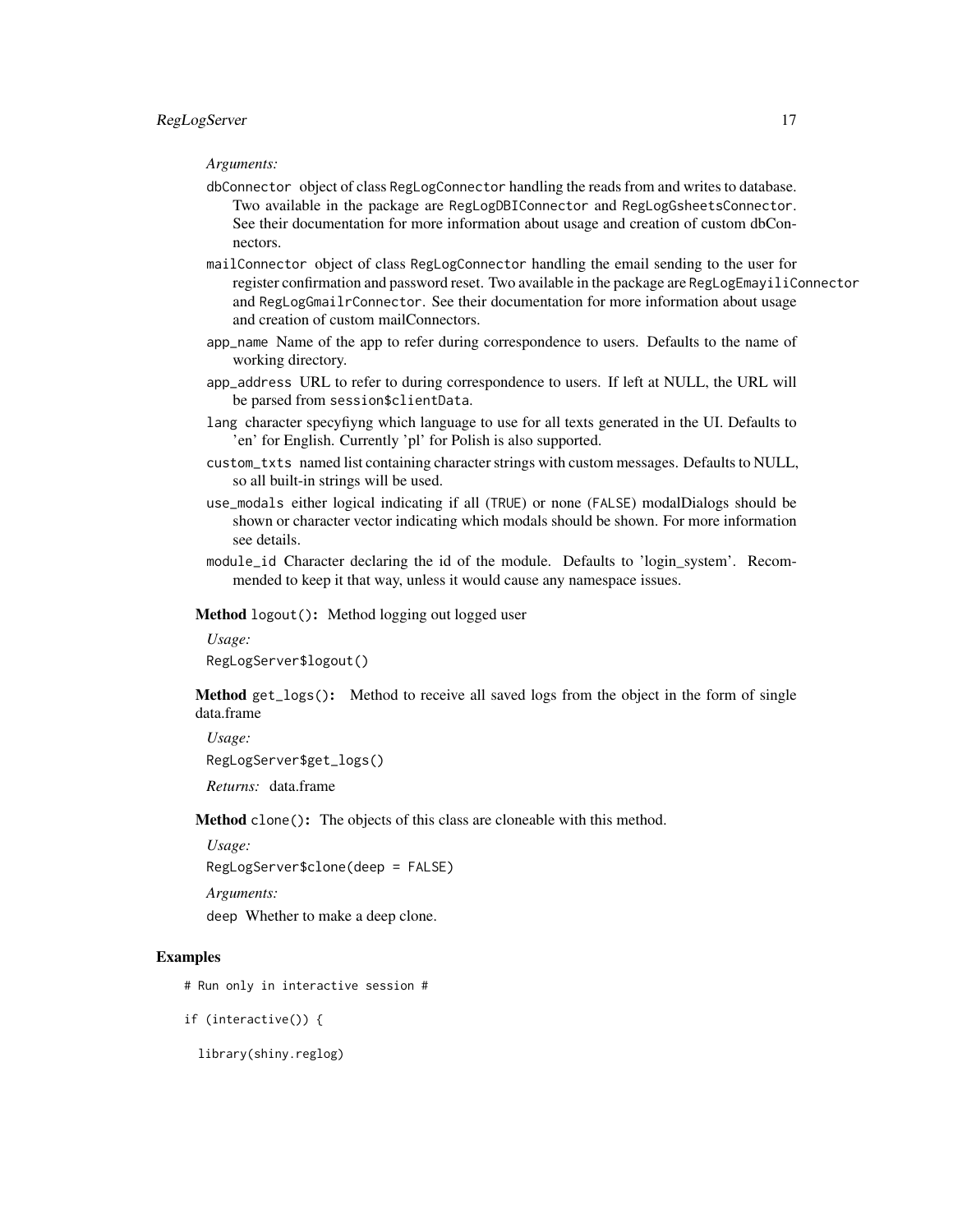```
# for exemplary setup temporary SQLite database will be created
library("DBI")
library("RSQLite")
temp_sqlite <- tempfile(fileext = ".sqlite")
conn <- DBI::dbConnect(RSQLite::SQLite(),
                       dbname = temp_sqlite)
DBI_tables_create(conn)
DBI::dbDisconnect(conn)
# create minimalistic UI
ui <- navbarPage(
  title = "RegLog system",
  tabPanel("Register", RegLog_register_UI("custom_id")),
  tabPanel("Login", RegLog_login_UI("custom_id")),
  tabPanel("Credentials edit", RegLog_credsEdit_UI("custom_id")),
  tabPanel("Password reset", RegLog_resetPass_UI("custom_id"))
)
# create server logic
server <- function(input, output, session) {
  # create dbConnector with connection to the temporary SQLite database
  dbConnector <- RegLogDBIConnector$new(
    driver = RSQLite::SQLite(),
    dbname = temp_sqlite)
  # create mockup mailConnector
  mailConnector <- RegLogConnector$new()
  # create RegLogServer
  RegLog <- RegLogServer$new(
    dbConnector = dbConnector,
    mailConnector = mailConnector,
    ## all arguments below are optional! ##
    app_name = "RegLog example",
    app_address = "https://reglogexample.com",
    lang = "en",# custom texts as a named list with strings
    custom_txts = list(
      user_id = "Name of the user",
      register_success_t= "Congratulations - you have been registered in
                           successfully with RegLog system!"),
    # use modals as a named list of FALSE to inhibit specific modal
    use_modals = list(
      login_success = FALSE),
    # custom module id - provide the same to the UI elements!
    module_id = "custom_id")}
shinyApp(ui, server)
```
}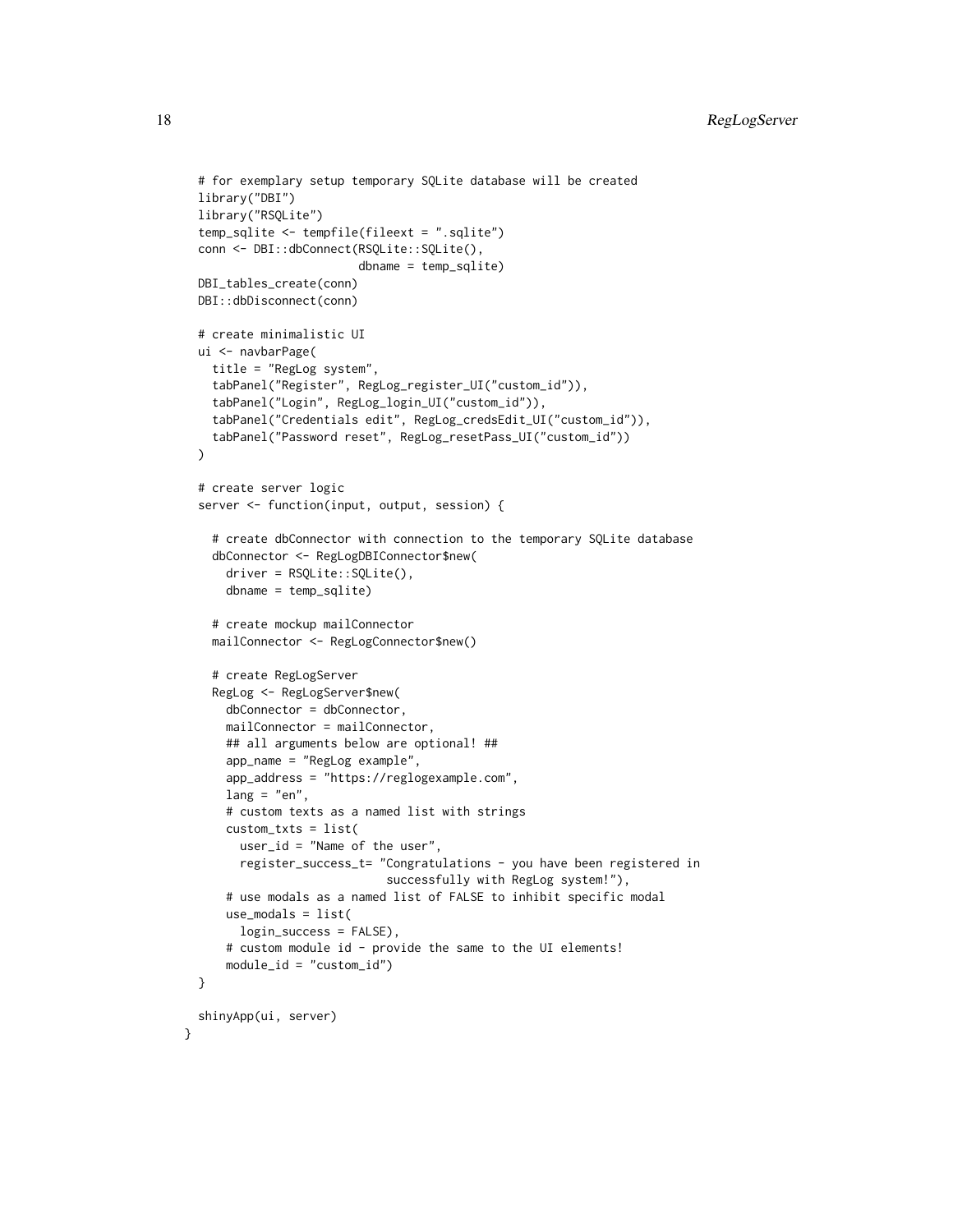<span id="page-18-2"></span><span id="page-18-0"></span>RegLog\_credsEdit\_UI *Generate Edit User Data UI for RegLog system*

# Description

Generate Edit User Data UI for RegLog system

# Usage

```
RegLog_credsEdit_UI(module_id = "login_system")
```
# Arguments

| module_id | Character declaring the id of the module. Defaults to 'login_system'. Recom- |
|-----------|------------------------------------------------------------------------------|
|           | mended to keep it that way, unless it would cause any namespace issues.      |

# See Also

Other RegLog UI: [RegLog\\_login\\_UI\(](#page-18-1)), [RegLog\\_register\\_UI\(](#page-19-1)), [RegLog\\_resetPass\\_UI\(](#page-19-2))

<span id="page-18-1"></span>RegLog\_login\_UI *Generate Login UI for RegLog system*

# Description

Generate Login UI for RegLog system

#### Usage

```
RegLog_login_UI(module_id = "login_system")
```
# Arguments

| module id | Character declaring the id of the module. Defaults to 'login_system'. Recom- |
|-----------|------------------------------------------------------------------------------|
|           | mended to keep it that way, unless it would cause any namespace issues.      |

#### See Also

Other RegLog UI: [RegLog\\_credsEdit\\_UI\(](#page-18-2)), [RegLog\\_register\\_UI\(](#page-19-1)), [RegLog\\_resetPass\\_UI\(](#page-19-2))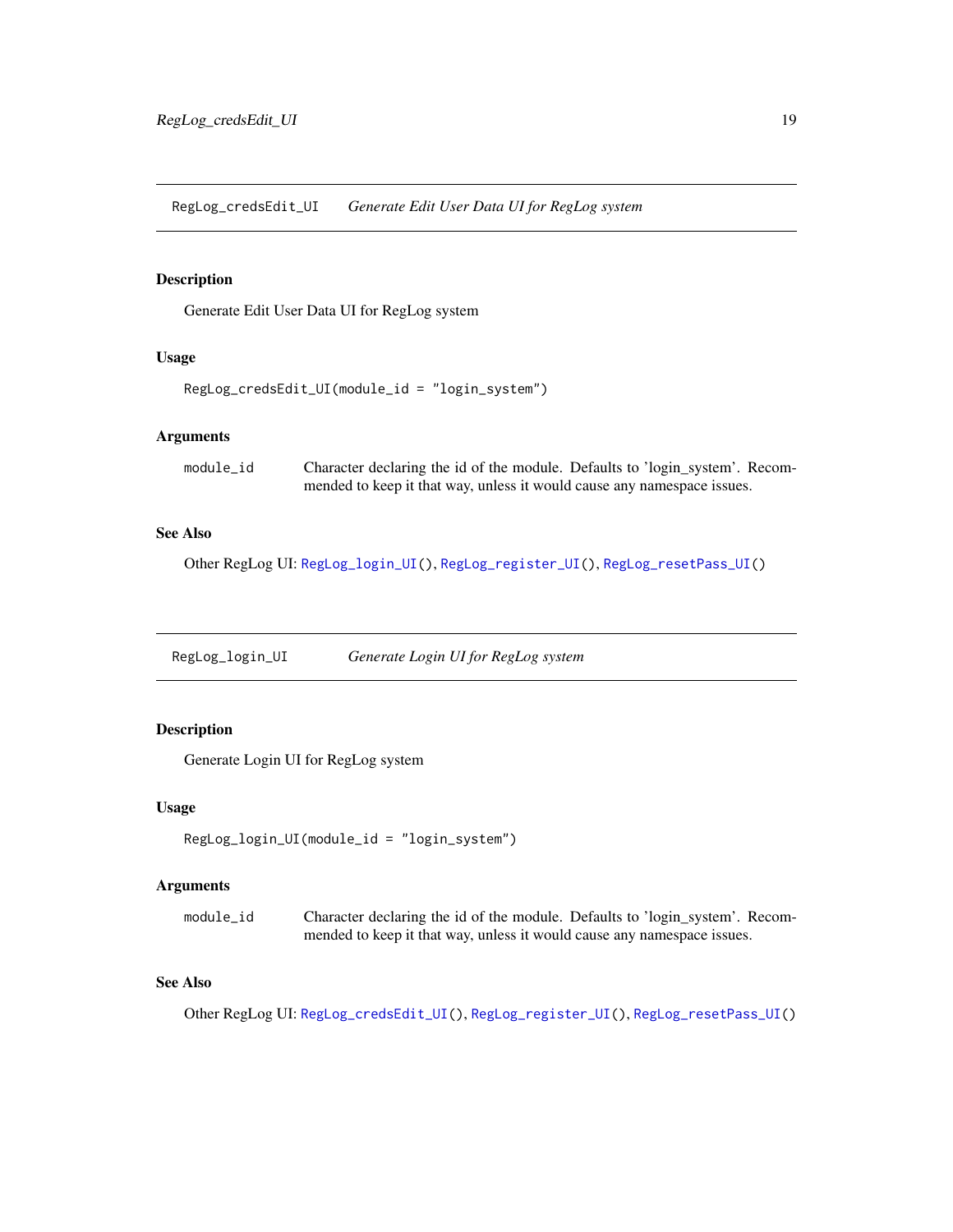<span id="page-19-1"></span><span id="page-19-0"></span>RegLog\_register\_UI *Generate Register UI for RegLog system*

# Description

Generate Register UI for RegLog system

# Usage

```
RegLog_register_UI(module_id = "login_system")
```
# Arguments

| module_id | Character declaring the id of the module. Defaults to 'login_system'. Recom- |
|-----------|------------------------------------------------------------------------------|
|           | mended to keep it that way, unless it would cause any namespace issues.      |

# See Also

Other RegLog UI: [RegLog\\_credsEdit\\_UI\(](#page-18-2)), [RegLog\\_login\\_UI\(](#page-18-1)), [RegLog\\_resetPass\\_UI\(](#page-19-2))

<span id="page-19-2"></span>RegLog\_resetPass\_UI *Generate ResetPass code UI for RegLog system*

# Description

Generate ResetPass code UI for RegLog system

#### Usage

```
RegLog_resetPass_UI(module_id = "login_system")
```
#### Arguments

| module id | Character declaring the id of the module. Defaults to 'login_system'. Recom- |
|-----------|------------------------------------------------------------------------------|
|           | mended to keep it that way, unless it would cause any namespace issues.      |

#### See Also

Other RegLog UI: [RegLog\\_credsEdit\\_UI\(](#page-18-2)), [RegLog\\_login\\_UI\(](#page-18-1)), [RegLog\\_register\\_UI\(](#page-19-1))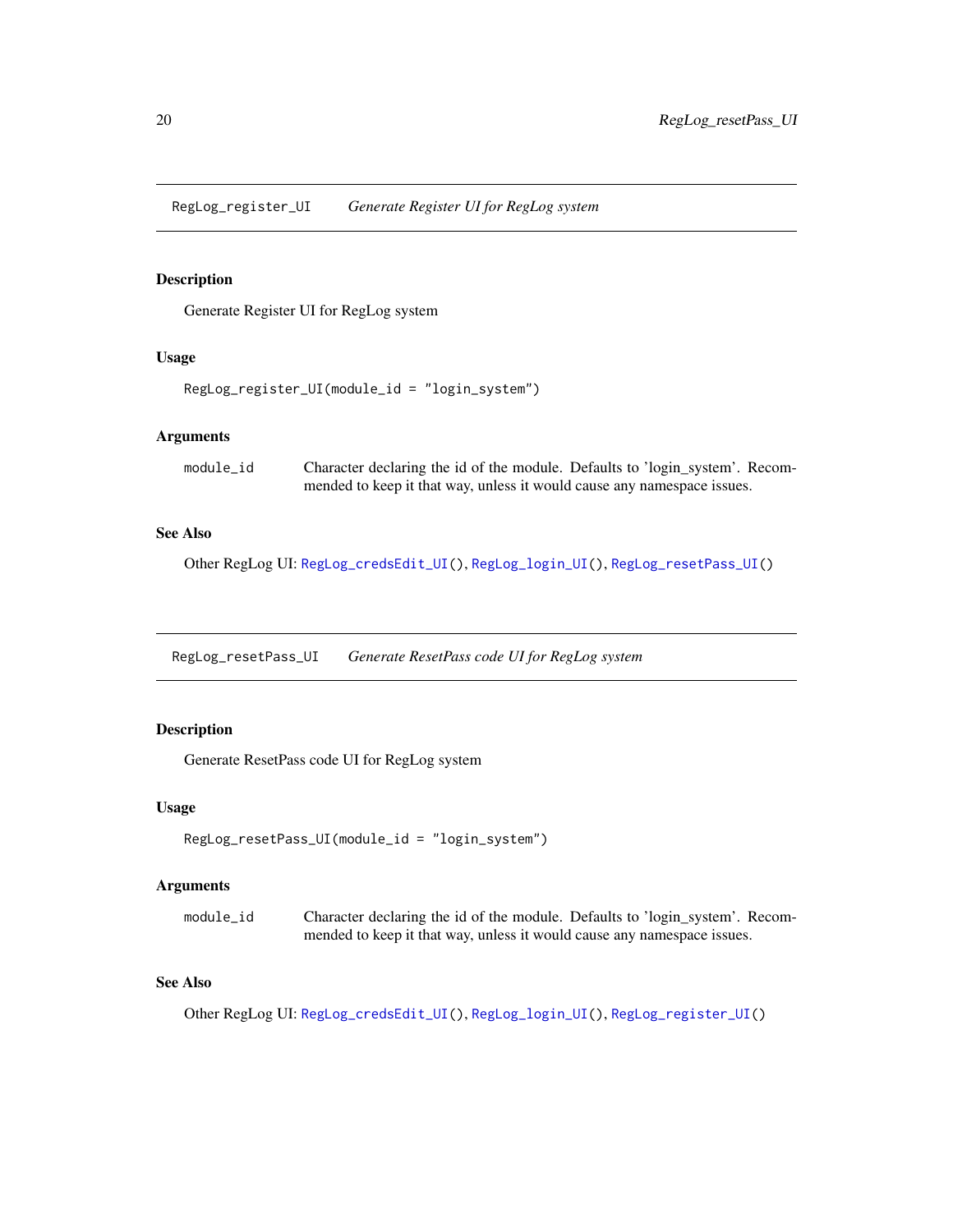<span id="page-20-0"></span>

#### Description

Getting texts for given language

# Usage

 $RegLog_{txtxt(lang, x = NULL, custom_txts = NULL)$ 

# Arguments

| lang        | character to identify the language                                              |
|-------------|---------------------------------------------------------------------------------|
|             | character to identify the txt to get. If NULL, all labels are recovered         |
| custom txts | named list providing custom messages to replace default for specific languages. |

### Details

'RegLog\_txt' outside of internal usage should be used only for getting the structure of all texts generated by 'shiny.reglog'.

To customize texts used by RegLog objects, provide within their call named list to the 'custom\_txts' argument - it will be passed to 'custom\_txts' within this call. You can check validity of your list by providing the 'custom\_txts' and calling this function in console.

Values of list provided should be named in the same way as the default text you are willing to replace.